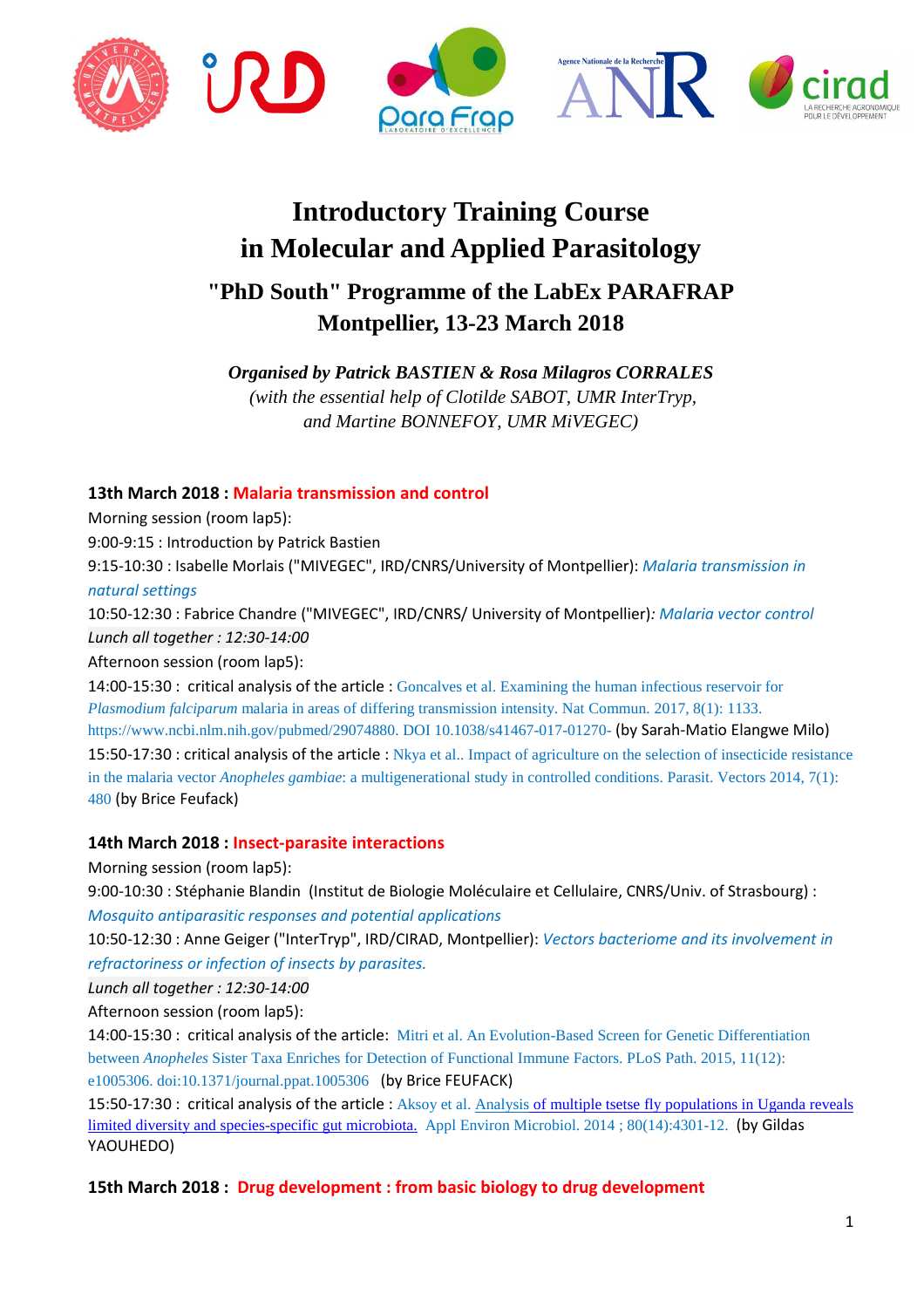





Morning session (room lap5):

9:00-10:30 : Sharon Wein ("DIMNP", CNRS/ University of Montpellier) : *From Plasmodium phospholipid metabolism to clinical development: the story of choline analogs.* 

10:50-12:30 : Jean-Christophe Barale (Institut Pasteur, Paris) : *Anti-malarial target-based approach : lessons and … rebound ?*

*Lunch all together : 12:30-14:00* 

Afternoon session (room lap5):

14:00-15:30 : critical analysis of the article : McNamara CW et al. Targeting *Plasmodium* PI(4)K to eliminate malaria. Nature 2013; 504: 248-253. (by Kutub ASHRAF)

15:50-17:30 : critical analysis of the article : Straimer et al. *Plasmodium falciparum* K13 Mutations Differentially Impact Ozonide Susceptibility and Parasite Fitness In Vitro. mBio 2017; 8:e00172-17. https://doi.org/10.1128/mBio.00172-17 (by Gildas YAOUHEDO)

#### **16th March 2018 : Development of novel antiparasitic drug compounds**

Morning session (room lap5):

9:00-10:30 : E. Davioud-Charvet ("Chimie Bioorganique et Medicinale", CNRS/Univ. of Strasbourg) : *Integrative chemical biology and antiparasitic drug discovery* 

10:50-12:30 : Rachel Cerdan ("DIMNP", CNRS/ University of Montpellier) : *Structural approaches for rational design of antimalaria compounds*

*Lunch all together : 12:30-14:00* 

Afternoon session (room lap5):

14:00-15:30 : critical analysis of the article : Cal et al. Assessing anti-*T. cruzi* candidates in vitro for sterile cidality. Int J Parasitol Drugs Drug Resist. 2016; 6(3):165-170. doi: 10.1016/j.ijpddr.2016.08.003. (by Andrea VELA) 15:50-17:30 : critical analysis of the article : Ross et al., In Vitro Resistance Selections for *Plasmodium falciparum*  Dihydroorotate Dehydrogenase Inhibitors Give Mutants with Multiple Point Mutations in the Drug-binding Site and Altered Growth.. J. Biol. Chem. 289, pp 17980-17995. DOI: 10.1074/jbc.M114.558353 (by Magamba TOUNKARA)

# **Week-end 17-18th March 2018 : free time**

XXXXXXXXXXXXXXXXXXXXXXXXXXXXXXXXXXXXXXXXXXXXXXXXXXXXXXXXXXXXXXXXXXXXXXXXXXXXXX

# **19th March 2018 : Interest of whole genome sequencing for drug resistance, population genomics and antigenic diversity in parasites**

Morning session (room lap5):

9:00-10:30 : Didier Mesnard (Institut Pasteur, Paris) + Frédéric Ariey (Institut Cochin, Paris) : *Emergence and spread of antimalarial drug resistance in Southeast Asia: contribution of genetic studies.*

10:50-12:30 : Antoine Claessens ("MIVEGEC", CNRS/IRD/University of Montpellier): *Population genomics of Plasmodium falciparum: on the origin of var gene sequence diversity Lunch all together : 12:30-14:00*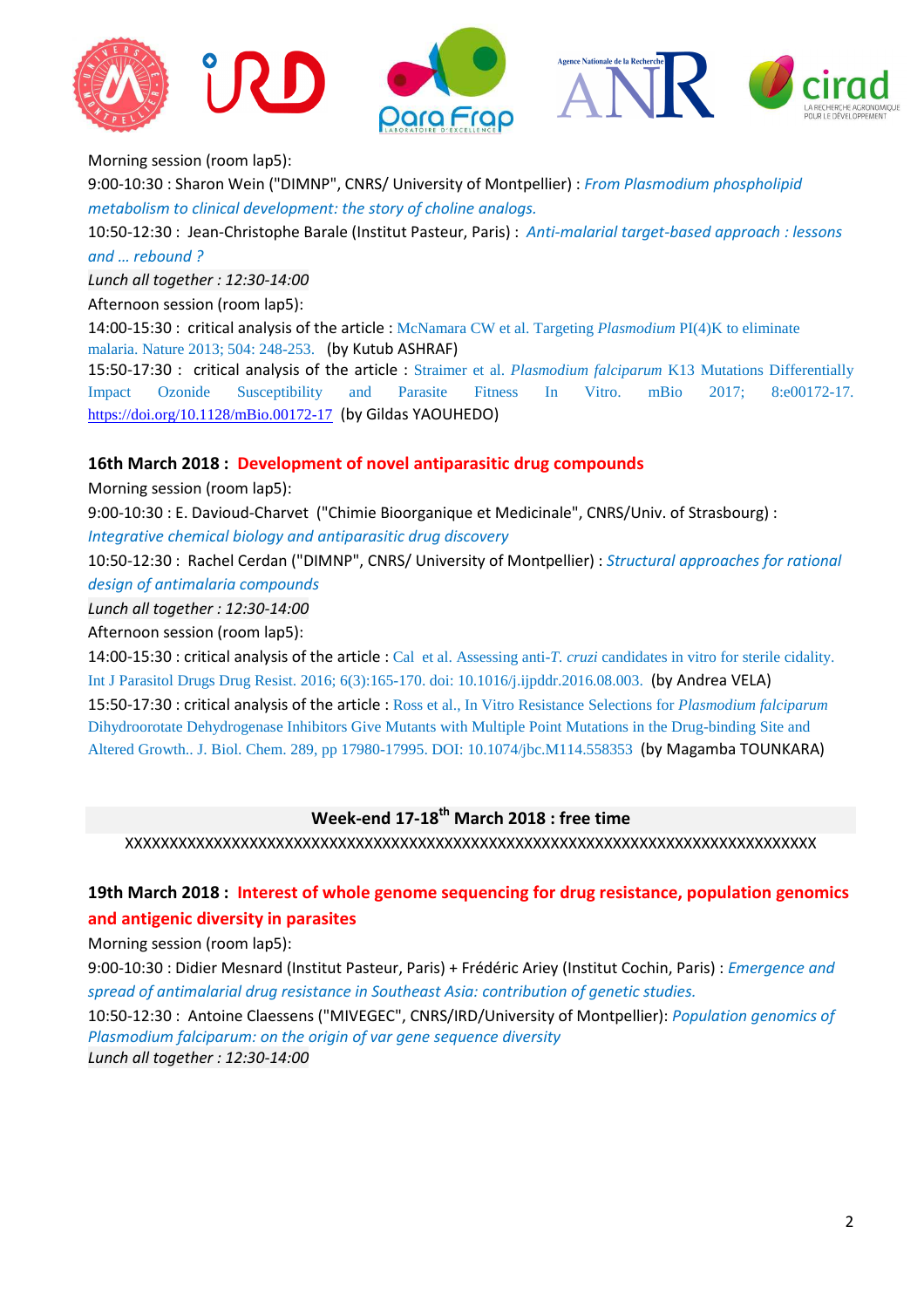

Afternoon session (room lap5):

14:00-15:30 : critical analysis of the article : Amato et al. Origins of the current outbreak of multidrug resistant malaria in Southeast Asia: a retrospective genetic study. Lancet Inf Dis 2018: http://dx.doi.org/10.1016/ S1473-3099(18)30068-9 (by Atikatou MAMA)

15:50-17:30 : critical analysis of the article : Ruibaz-Pesantez et al. Population genomics of virulence genes of *Plasmodium falciparum* in clinical isolates from Uganda. Sci. Rep. 2017 (by Kutub ASHRAF)

#### **20th March 2018 : Anti-parasitic vaccines (1)**

Morning session (room lap5):

9:00-10:30 : Shahin Tajeri (Institut Cochin, Paris): *Vaccination against bovine theileriosis: from biology to disease control* 

10:50-12:30 : Nicaise T. Ndam ("MERIT", IRD/Ghana-Paris VI) : *Anti-disease immunogens in future malaria vaccines: from structural conservation to vaccine immunogen.* 

*Lunch all together : 12:30-14:00* 

Afternoon session (room lap5):

14:00-15:30 : critical analysis of the article : Chaussepied et al. TGF-b2 induction regulates invasiveness of *Theileria*transformed leukocytes and disease susceptibility. PLoS Pathog 6, e1001197, doi: 10.1371/journal.ppat.1001197 (2010) (by Atikatou MAMA Emebet ADEM)

15:50-17:30 : critical analysis of the article : Nielsen et al. The Influence of Sub-Unit Composition and Expression System on the Functional Antibody Response in the Development of a VAR2CSA Based *Plasmodium falciparum* Placental Malaria Vaccine. PLoS One. 2015; 10(9):e0135406. doi: 10.1371/journal.pone.0135406. (by Kakou-Ghislain AKA)

#### **21st March 2018 : Host-parasite relationships**

Morning session (room lap5):

9:00-10:30 : Bruno Bucheton ("InterTryp", IRD/CIRAD, Montpellier-Guinée) : *Trypanotolerance in human and cattle: genetic, immune determinants and implication for control.* 

10:50-12:30 : Bernard Carcy (Faculty of Pharmacy, Montpellier): *How to evade host immunity? the examples of Apicomplexan hemoparasites Babesia and Plasmodium.* 

*Lunch all together : 12:30-14:00* 

Afternoon session (room lap5):

14:00-15:30 : critical analysis of the article : Capewell et al. The skin is a significant but overlooked anatomical reservoir for vector-borne African trypanosomes. eLife 2016;5:e17716. DOI: 10.7554/eLife.17716 (by Andrea VELA) 15:50-17:30 : critical analysis of the article : Hutchings et al. New insights into the altered adhesive and mechanical properties of red blood cells parasitized by *Babesia bovis*. Molec Microbiol (2007) 65(4), 1092–1105. (by François Sougal NGAMBIA FREITAS)